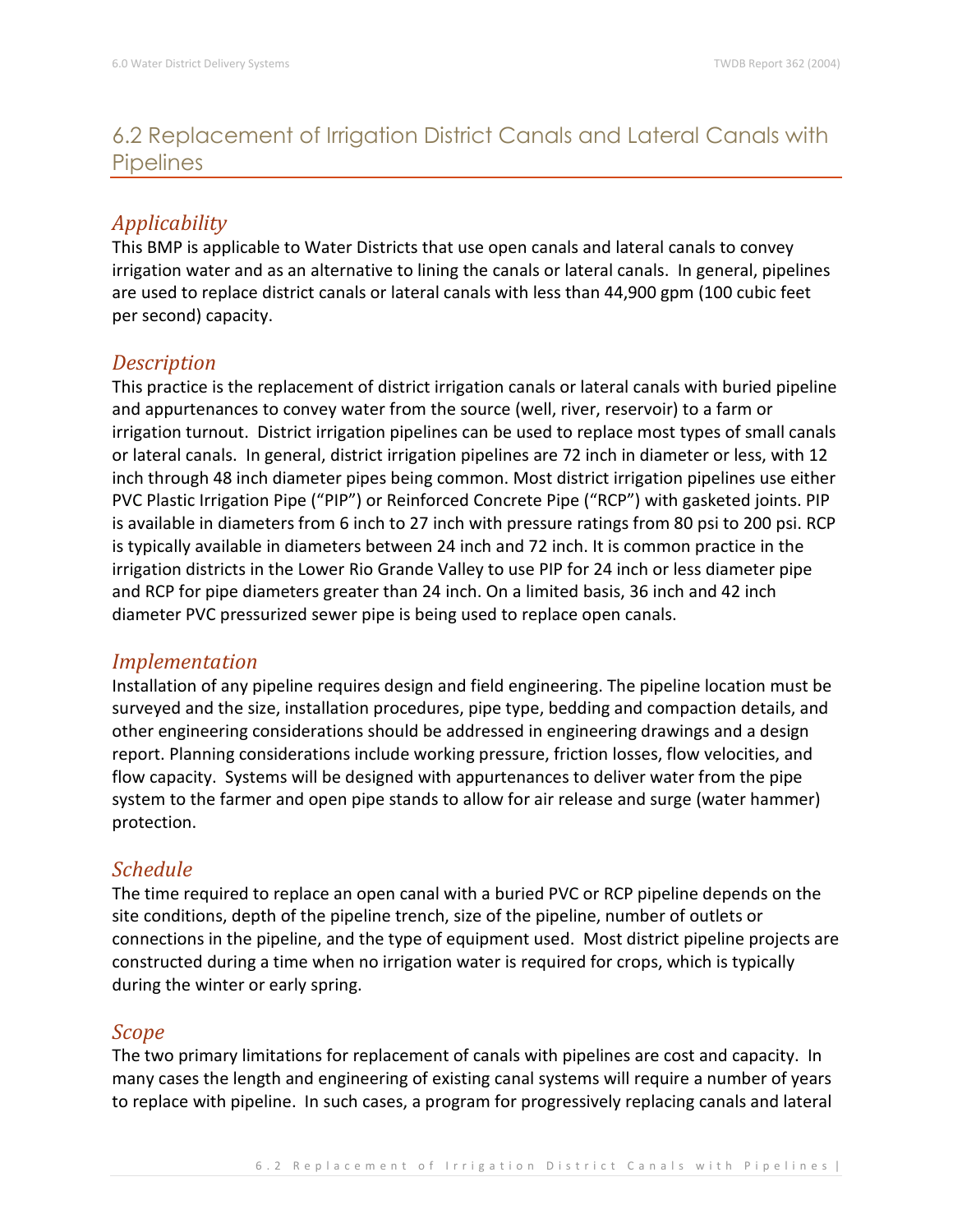canals should be developed with a focus on replacing those canals and lateral canals with larger potential for water conservation. The decision to line a canal or replace the canal using a pipeline is often made based on how much water is conveyed in the canal. The smaller the capacity of the canal, the more likely it is a candidate for replacement using a pipeline.

#### *Documentation*

To document this BMP, the water district shall gather and maintain the following documentation:

- 1) Copies of equipment invoices or other evidence of equipment purchase and installation;
- 2) Any USDA, NRCS or other governmental agency evaluation and assistance reports that may relate to the project.
- 3) Water measurement records from both the period before and the period after the installation of the pipeline.

### *Determination of Water Savings*

The seepage rate of a canal can be estimated by conducting a ponding test within a typical section of the canal or lateral canal prior to the canal and lateral canal being lined. A ponding test measures the rate at which the level of water ponded behind an earthen dam in a canal drops over two to twenty-four hours. The amount of the canal that is wetted by the pond behind the dam must be measured. The seepage rate can be calculated as acre-feet per mile of canal per day. The total quantity of water lost to seepage from the canal is estimated by multiplying the seepage rate times the number of days per year the canal is used to convey water. For example, a canal with a wetted perimeter of 50 feet and a length of 1 mile is found to have a seepage rate of 1.0 acre-foot per mile per day. The canal and lateral canal are used to carry irrigation water 270 days per year. The total seepage from the canal is 270 acre-feet per year per mile (1.0 x 1.0 x 270). Replacement of the canal with a buried PVC pipeline would result in minimal or no seepage.

### *Cost-Effectiveness Considerations*

The cost for low-pressure PVC PIP pipe is based on the pipe diameter and the distance between the pipe factory and the installation site. PIP 80 psi PVC pipe with a 24 inch diameter costs between \$15 and \$21 delivered to most parts of Texas. Because of the heavy weight and associated transportation costs, reinforced concrete pipe is usually manufactured in the area in which the pipe is being installed. The cost for pipeline design, site preparation, trenching, bedding materials, backfill, compaction, and finish work are all site and project specific. The cost per acre-foot can be estimated by dividing the estimated quantity of water conserved (acre-feet per acre) by the cost per acre of the system (\$ per acre-foot).

## *References for Additional Information*